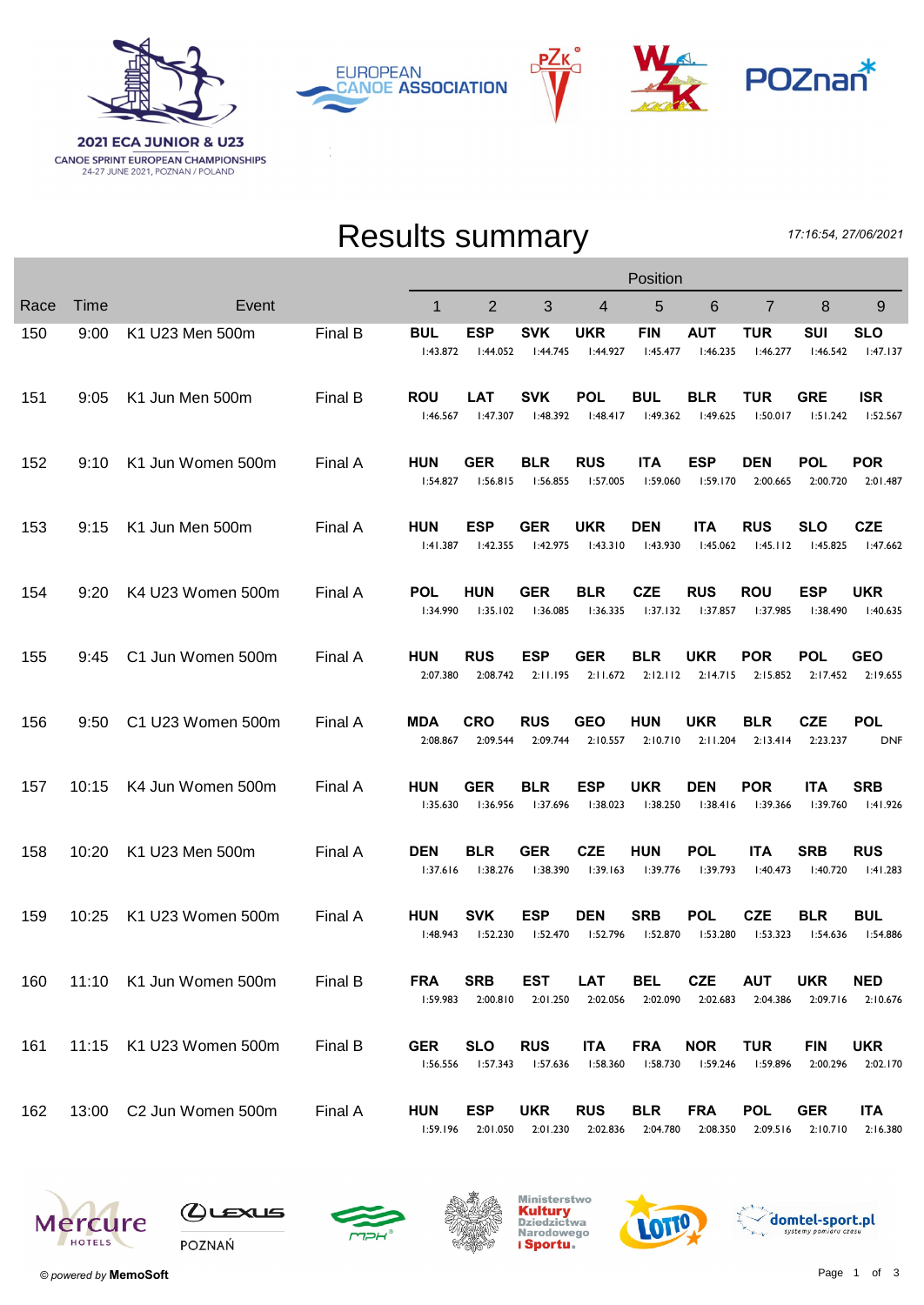

РΖк **EUROPEAN CANOE ASSOCIATION** 



## Results summary

17:16:54, 27/06/2021

|      |       |                                           |         | Position               |                        |                        |                        |                        |                        |                        |                        |                        |
|------|-------|-------------------------------------------|---------|------------------------|------------------------|------------------------|------------------------|------------------------|------------------------|------------------------|------------------------|------------------------|
| Race | Time  | Event                                     |         | 1                      | 2                      | 3                      | $\overline{4}$         | 5                      | 6                      | $\overline{7}$         | 8                      | 9                      |
| 163  | 13:05 | C <sub>2</sub> U <sub>23</sub> Women 500m | Final A | <b>HUN</b><br>1:58.180 | MDA<br>1:58.503        | <b>GER</b><br>2:00.946 | <b>UKR</b><br>2:00.970 | <b>FRA</b><br>2:01.050 | <b>POL</b><br>2:01.636 | <b>BLR</b><br>2:03.346 | <b>RUS</b><br>2:04.950 | <b>POR</b><br>2:08.240 |
| 164  | 13:10 | K2 U23 Women 500m                         | Final A | <b>POL</b><br>1:42.863 | <b>HUN</b><br>1:43.250 | <b>SVK</b><br>1:44.363 | <b>GER</b><br>1:44.423 | <b>BLR</b><br>1:45.200 | <b>CZE</b><br>1:46.180 | <b>POR</b><br>1:46.423 | <b>ITA</b><br>1:47.356 | <b>ESP</b><br>l:48.880 |
| 165  | 13:15 | K4 Jun Men 500m                           | Final A | <b>RUS</b><br>1:24.043 | <b>GER</b><br>I:25.650 | <b>HUN</b><br>1:25.883 | <b>POR</b><br>1:26.476 | <b>ESP</b><br>1:26.600 | <b>POL</b><br>1:26.800 | <b>SVK</b><br>1:27.390 | <b>UKR</b><br>1:28.976 | <b>BLR</b><br>1:29.016 |
| 166  | 14:00 | C2 U23 Men 500m                           | Final A | <b>RUS</b><br>1:40.510 | <b>BLR</b><br>1:41.070 | <b>ESP</b><br>1:41.916 | <b>CZE</b><br>1:43.053 | <b>GER</b><br>1:43.160 | <b>ITA</b><br>1:43.166 | <b>HUN</b><br>1:43.536 | <b>ROU</b><br>1:46.270 | <b>UKR</b><br>1:46.913 |
| 167  | 14:05 | K2 Jun Women 500m                         | Final A | <b>HUN</b><br>1:42.863 | <b>SVK</b><br>1:43.556 | <b>GER</b><br>1:43.733 | <b>DEN</b><br>1:46.660 | <b>POL</b><br>1:46.720 | <b>SRB</b><br>I:46.940 | <b>BLR</b><br>1:47.263 | <b>LTU</b><br>I:48.783 | <b>UKR</b><br>1:49.166 |
| 168  | 14:10 | C2 Jun Men 500m                           | Final A | <b>RUS</b><br>1:42.340 | MDA<br>1:43.500        | <b>ROU</b><br>1:44.500 | LTU<br>1:45.243        | <b>BLR</b><br>1:45.360 | <b>HUN</b><br>l:45.846 | <b>UKR</b><br>1:46.176 | <b>POL</b><br>1:46.610 | <b>GER</b><br>1:47.370 |
| 169  | 14:15 | K4 U23 Men 500m                           | Final A | <b>RUS</b><br>1:20.463 | <b>POL</b><br>1:20.600 | <b>ESP</b><br>1:20.890 | <b>CZE</b><br>1:21.013 | <b>FRA</b><br>1:21.640 | <b>UKR</b><br>1:22.273 | <b>SRB</b><br>1:23.503 | <b>BLR</b><br>1:23.730 | <b>ITA</b><br>1:23.756 |
| 170  | 15:00 | K1 Jun Men 200m                           | Final B | <b>SVK</b><br>37.565   | <b>POL</b><br>37.772   | <b>SRB</b><br>37.905   | <b>SLO</b><br>38.025   | <b>TUR</b><br>38.072   | AZE<br>38.312          | <b>LTU</b><br>38.655   | <b>DEN</b><br>38.865   | <b>BLR</b><br>39.667   |
| 171  | 15:05 | K1 Jun Women 200m                         | Final B | <b>DEN</b><br>43.402   | <b>ESP</b><br>43.547   | <b>ITA</b><br>43.797   | <b>POR</b><br>44.525   | <b>POL</b><br>44.555   | <b>AUT</b><br>44.680   | <b>LAT</b><br>45.492   | <b>EST</b><br>46.437   | <b>GRE</b><br>47.142   |
| 172  | 15:10 | K1 U23 Men 200m                           | Final B | <b>BLR</b><br>36.490   | <b>POR</b><br>36.765   | <b>CZE</b><br>37.005   | <b>DEN</b><br>37.102   | <b>HUN</b><br>37.345   | <b>ISR</b><br>37.380   | <b>TUR</b><br>37.822   | LTU<br>37.977          | <b>SLO</b><br>38.122   |
| 173  |       | 15:15 K1 U23 Women 200m                   | Final B | <b>POR</b><br>42.412   | <b>GER</b><br>42.917   | <b>UKR</b><br>42.950   | <b>BUL</b><br>43.027   | <b>SLO</b><br>43.220   | <b>LTU</b><br>43.447   | <b>NOR</b><br>44.090   | <b>FIN</b><br>44.165   | <b>TUR</b><br>45.300   |
| 174  |       | 15:20 C1 Jun Women 200m                   | Final A | <b>ESP</b><br>49.570   | <b>HUN</b><br>50.003   | <b>RUS</b><br>50.286   | <b>GER</b><br>50.486   | <b>POR</b><br>50.566   | <b>UKR</b><br>50.656   | <b>GEO</b><br>51.830   | <b>BLR</b><br>52.180   | <b>CZE</b><br>53.083   |
| 175  |       | 15:25 K1 Jun Men 200m                     | Final A | <b>HUN</b><br>36.300   | <b>POR</b><br>36.370   | <b>UKR</b><br>36.380   | <b>GRE</b><br>36.926   | <b>RUS</b><br>37.173   | <b>ITA</b><br>37.616   | <b>FRA</b><br>37.720   | <b>GER</b><br>37.753   | <b>ESP</b><br>38.676   |